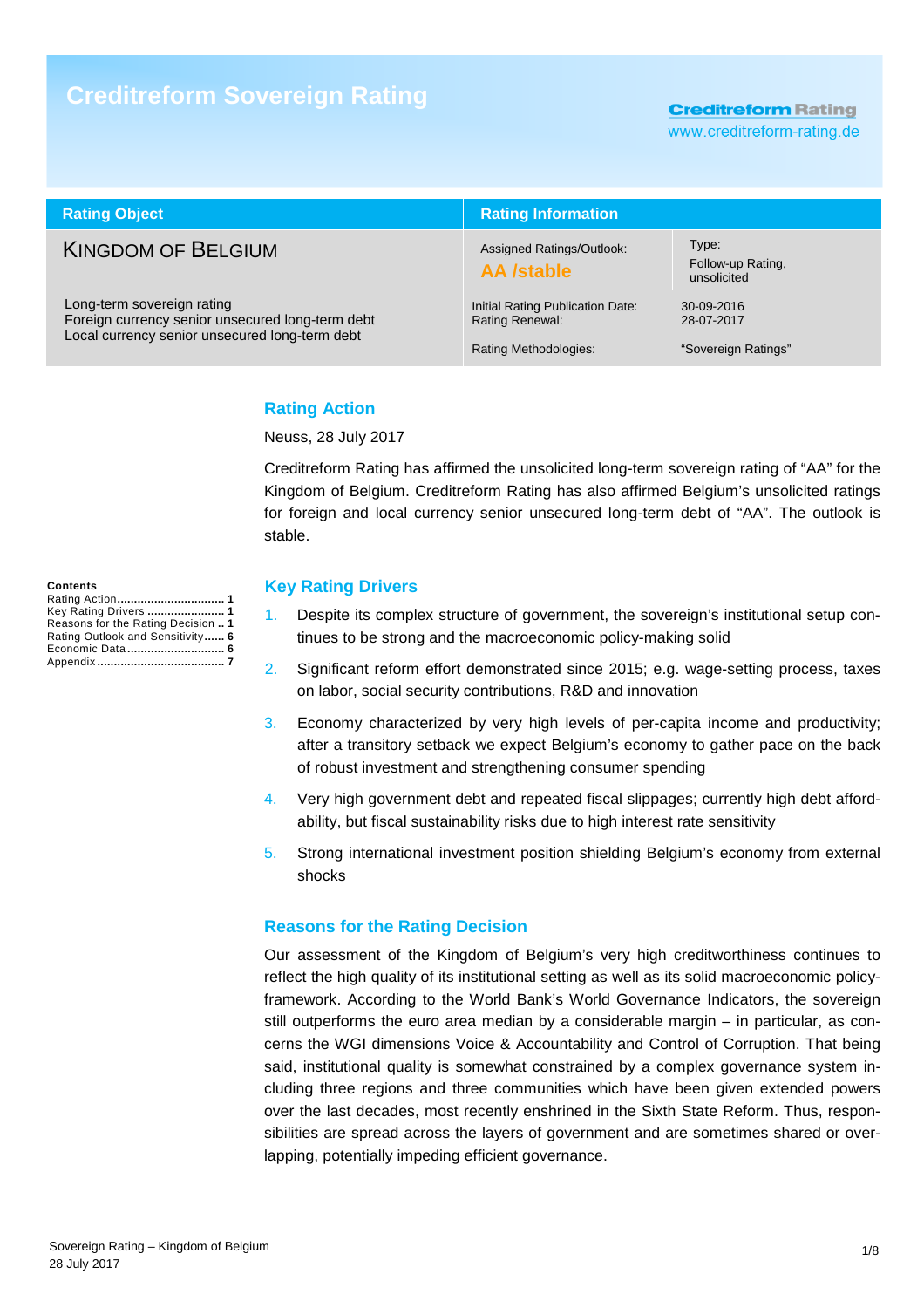The macroeconomic performance of the Belgian economy, which we regard as very wealthy and productive, also stands out as a key credit strength. The per-capita income posted at USD 45,047 in PPP terms (2016), comparing well to peers such as Germany, France and Austria. Moreover, Belgium remains one of the most productive economies in Europe. As measured by nominal labor productivity per person, its economy stood 29.3% above EU-28 average in 2016 (2015: 129.9% of EU-28 total), thus showing a higher productivity level than France or Germany (115.0 and 105.8% of EU-28 total, respectively).

At the end of last year, Belgian GDP was, in real terms, 9.2% above its trough in 2009, displaying a stronger recovery than peers such as France (8.3%), Austria (9.0%), Finland (4.4%) or the Netherlands (7.9%). Nevertheless, the ongoing recovery of the Belgian economy experienced a transitory setback in 2016 as the growth rate of real GDP growth decreased to 1.2%, down from 1.5% in 2015, mainly due to the negative effects of the terrorist attacks in Belgium and France. According to NBB Stat, economic expansion was mainly backed by domestic demand. Underpinned by rising profits in the corporate sector, high capacity utilization, and favorable financing conditions, investment activity contributed 0.5 p.p. to GDP growth, while net trade's contribution was close to zero as vivid export growth was offset by equally strong import growth. Increasing by 1.2%, solid private consumption was also supportive to growth (0.6 p.p. GDP), with the adverse impact of constrained wage growth and increases in excise duties balanced by the positive development of the labor market.

Labor market conditions saw a notable improvement on the previous years. The unemployment rate declined for the first time in four years and stood at 7.8% in 2016 after averaging at around 8.5% in 2013-15. Likewise, the employment rate leapt to 62.3% (15- 64y), thus reaching pre-crisis levels. However, it is worth pointing out a few aspects which appear to be masked by the recent favorable development and may drag on the labor contribution to potential growth going forward. Firstly, long-term unemployment has increased sharply to 51.6% of total unemployment (2009: 44.2%), well above the euro area average of 49.7%. Secondly, the activity rate is stagnating at a low level by euro area standards and the differential has widened (2016: 67.6 vs. 72.9%). Finally, labor market development varies strongly across different regions or population groups.

The authorities have intensified their reform efforts to facilitate a smooth functioning of the labor market and address its shortcomings. The law on "feasible and flexible work" was passed at the beginning of the year and will enter into force in October 2017. The law is targeted towards increasing flexibility in the labor market by giving employers more leeway in drafting employment contracts and reducing the administrative burden as well as enabling more flexible working time arrangements and working conditions for employees. It also involves exceptions to the minimum wage for younger workers.

Furthermore, while wage indexation was temporarily suspended in 2015-16, the government has recently overhauled the wage formation framework. The wage-setting system laid down in the Competitiveness Law of 1996 was revised by adopting the Act of 19 March 2017, which is geared towards closing the wage- and thus competitiveness gap with Germany, France and the Netherlands, while still allowing for wage adjustments in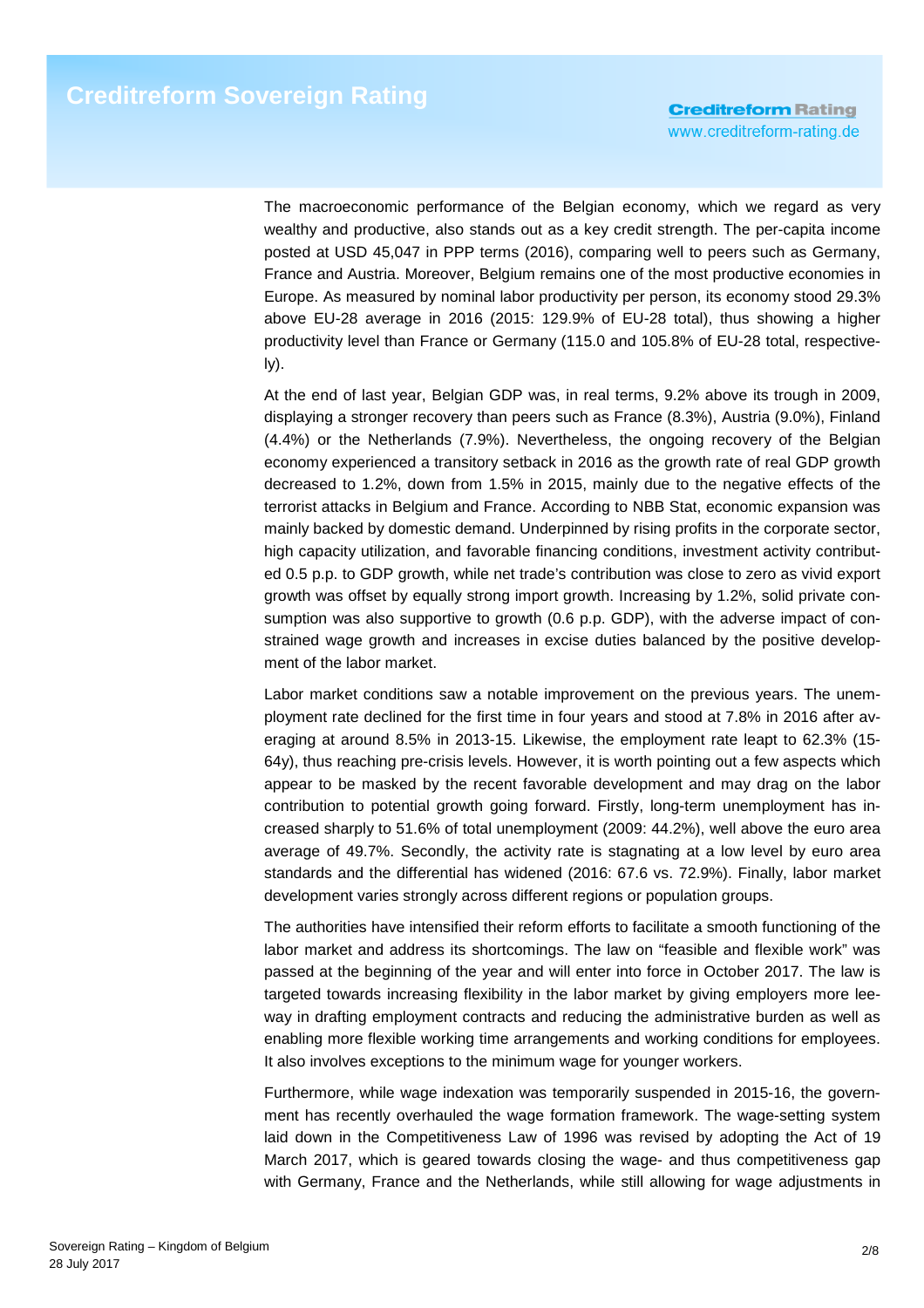line with the development in its neighboring countries. According to the new legislation, the calculation of the wage norm has been revised, i.e. additional correction mechanisms in the form of a safety margin and a 'historical gap' will be considered. Also, social partners have to agree upon an adjusted wage norm and provisions to ensure adequate enforcement of the norm have become more stringent. Notably, the new law has already been put into practice, as a new collective bargaining agreement has set the wage norm for 2017-18 at 1.1% on 21 March 2017 (CBA No. 119).

Looking forward, we believe that economic activity is set to accelerate. As indicated by the latest reading of quarterly GDP growth, the Belgian economy was able to grow at a faster pace, expanding by 1.6% on the previous year's first quarter, thus sustaining the momentum at the turn of the year. In this regard, private consumption spending was highly supportive, increasing by 1.8 y-o-y (Q3-16: 1.5%; Q4-16: 1.6%) and contributing 0.9 p.p. to GDP growth after an already strong H2-16.

We expect GDP growth to come in at 1.6% this year and average at around 1.5% in 2018-20. In our view, domestic demand will continue to be the main driver of output expansion, with investment and private consumption remaining robust going forward. Consumption spending is likely to be further constrained by inflation putting real wages under pressure, while the labor market should improve further, with employment growth remaining buoyant (Q1-17: +1.3%; Q4-16: +1.3%). Meanwhile, the high and rising capacity utilization in the industry sector, which increased to 81.4 in Q2-17 (1985-2016 average: 79.5%) bodes well for business investment. Financing conditions are also likely to remain supportive to business investment, as MFI interest rates for NFCs continued on their downward path and edged down to almost 2% (May-17; AAR). External demand should pick-up on the backdrop of the more favorable development of international trade and benign growth prospects for Belgium's main trading partners Germany (16.5% of total exports in 2016), France (14.9%) and the Netherlands (11.2%). Hence, net exports are likely to be only a slight drag on growth, as strong export growth should cushion vivid import growth.

More importantly, we believe that external demand – as well as private sector employment – will benefit from recent competitiveness gains. Mainly due to the government's wage moderation policies, real compensation per employee continued to decline, falling by 2.2% in 2014-16 (AMECO data). At the same time, 2014-16 saw only modest productivity growth as real labor productivity per person increased by 0.5%. Stagnating labor productivity and falling wages have led to a decline in real unit labor costs, which have decreased by 2.7% since 2014. This compares well to the euro area average (-0.9%), but also to the development in Belgium's main trading partners.

Still, a sizeable inflation differential remains in place which may undermine external competitiveness going forward. To be sure, the inflation gap with the euro area has begun to decline in Q2-17, as HICP inflation in Belgium came in at 2.2% compared with 1.0% in EA-19 (May-17) – similar HICP dynamics could be observed in its main trading partners. More importantly, we believe that the implemented measures to curb wages (see above) are likely to improve the economy's cost competitiveness and keep inflation in check.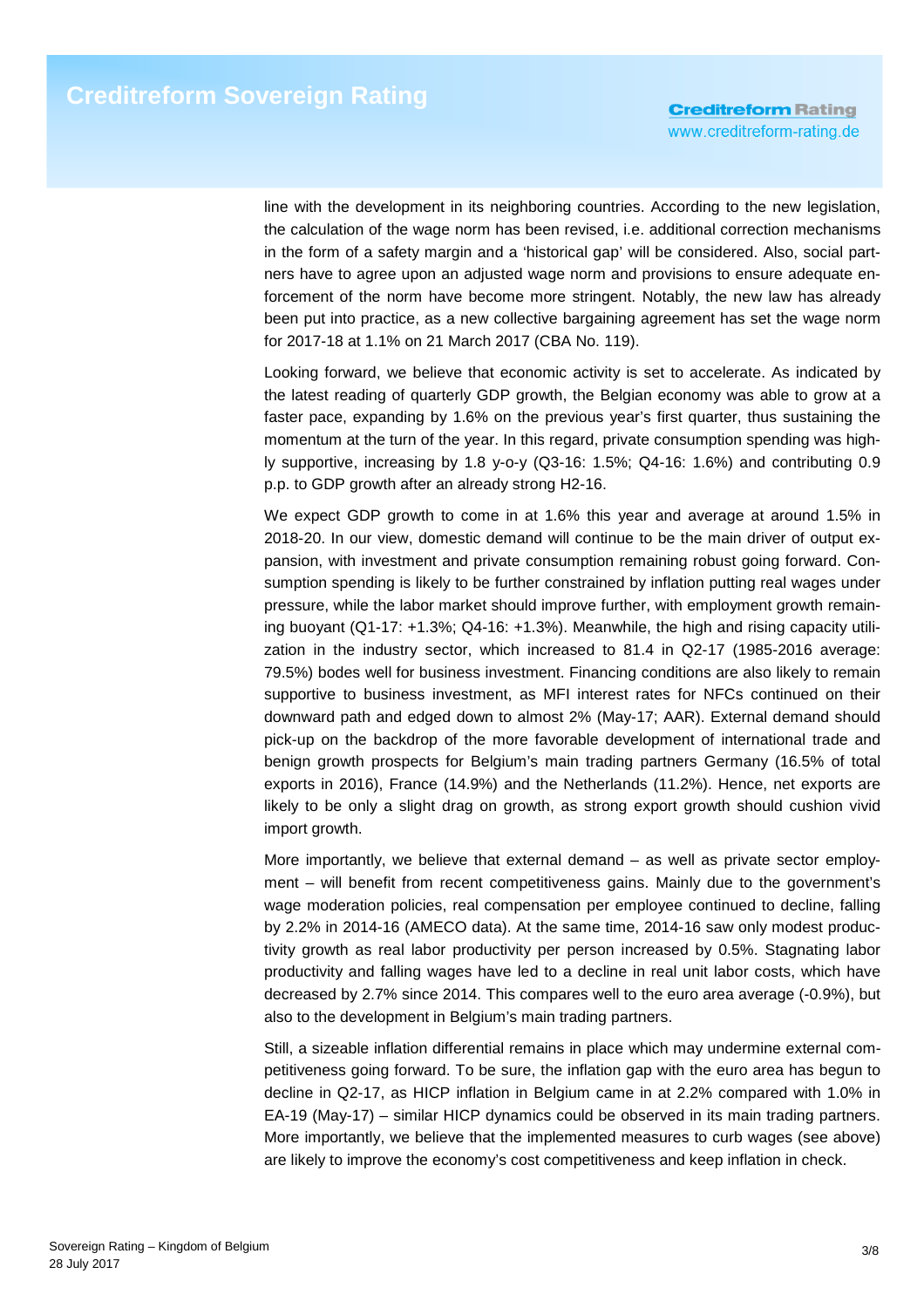In addition, government efforts geared towards the improvement of non-cost competitiveness are underway. In September 2016, the government envisaged the so-called National Plan for Strategic Investments to foster public and private investment activity in strategic sectors. The regional governments have proposed several measures to boost innovation and investment in R&D, e.g. the Flemish government has increased its budget for R&D and innovation and the Walloon government has enacted an infrastructure plan with a total budget of EUR 640m.

First signs of a modest improvement of Belgium's cost competitiveness are mirrored by the recent development of external performance indicators. The multi-annual decline of Belgium's global goods export market share came to a halt. In addition, the trade in goods balance turned positive in 2015 (0.6% of GDP) – for the first time since 2007 – and was up to 1.4% of GDP this year. However, this was more than offset by a lower surplus of trade in services and a widening deficit in primary income. As a result, the current account balance dipped into negative territory (2016: -0.4% of GDP). In general, we believe that Belgium's broadly balanced current account (averaging at -0.2% of GDP in 2012-16) complemented by a substantial net asset position (NIIP, 2016: 49.5% of GDP) provide the economy with sufficient buffers to weather adverse external developments – in particular, in view of the economy's high degree of openness (trade-to-GDP ratio, 2016: 166.5% of GDP) and its relatively strong focus on a few export markets.

By contrast, we continue to deem fiscal sustainability as the sovereign's key weakness. The costs of ongoing reform efforts weighed on public finances in 2016 as federal revenues were affected by measures adopted under the tax shift. Direct taxes declined by 2.8% as compared to last year, following a modification of PIT-rates, and an increase of lump sum business expenses. At the same time, lower social security contributions collected from employers negatively impacted government receipts. On the expenditure side, the automatic indexation of social benefits and public sector wages was triggered earlier than expected as inflation turned out to be higher than projected. Furthermore, discretionary spending related to the significant inflow of refugees, as well as security measures, was putting additional strain on the government's budget. As a result, budget consolidation stalled in 2016, with the headline deficit ticking up from 2.5 to 2.6% of GDP. Thus, Belgium narrowly missed the fiscal target laid out in its 2016 stability program (-2.5% of GDP).

Taking into account the repeated fiscal slippages in the recent past, the government's consolidation plans for 2017 appear fairly ambitious. With regard to this year, the Belgian administration envisages reducing the deficit sharply by 1 p.p. to 1.6% of GDP. According to the government's 2017 stability program, the budgetary adjustment should be mainly achieved via a containment of government expenditure – which we view as more growthfriendly against the background of an already stretched revenue-to-GDP ratio (2016: 50.7% of GDP). As measured by GDP, primary spending is expected to drop by 0.6 p.p. this year, with expenditure on healthcare, social benefits and public sector servants contributing to this development. Moreover, a further decrease in interest expenses should provide some relief to the 2017 budget.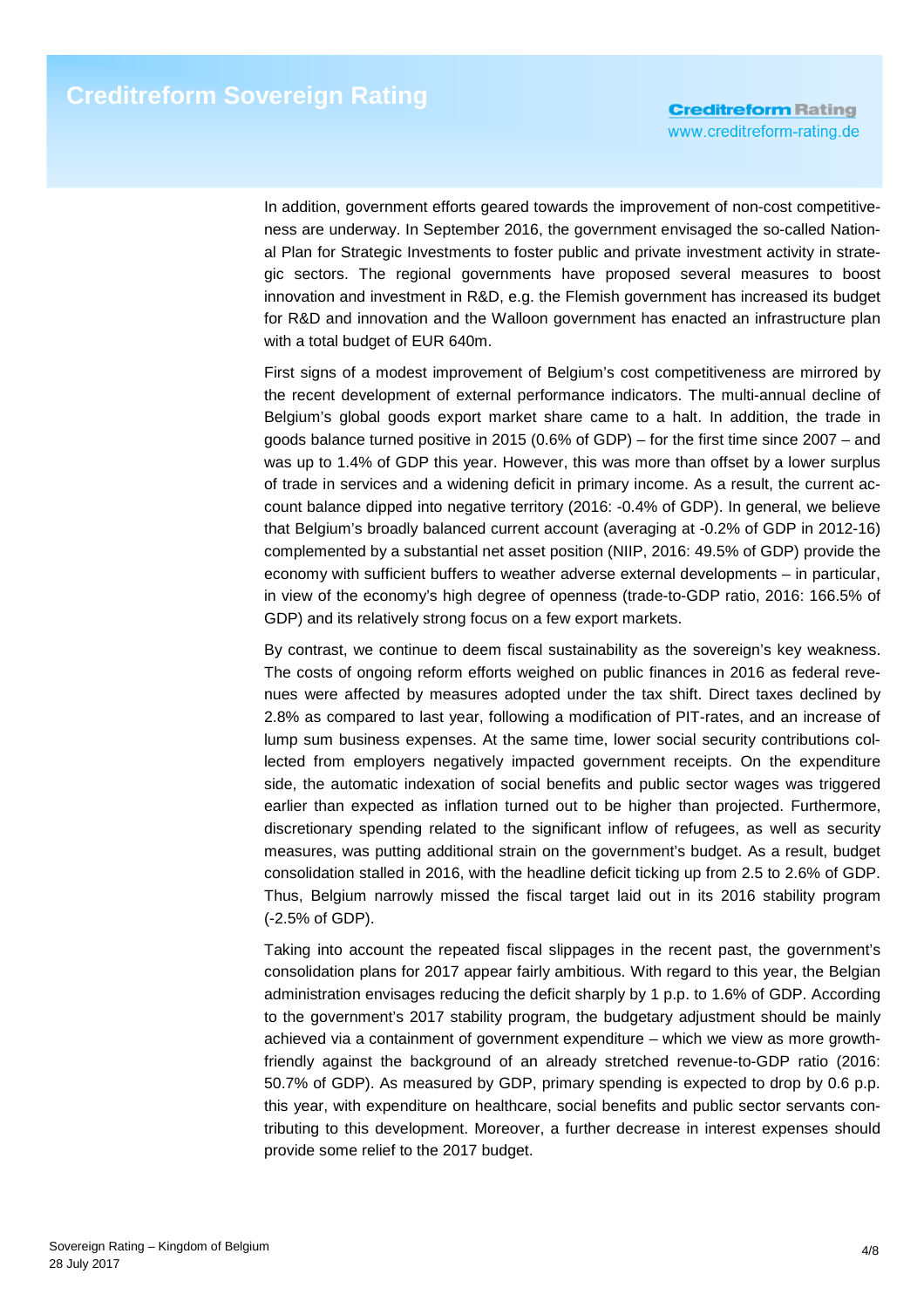What is more, the government intends to adopt a growth-enhancing corporate tax reform with lower rates and a broader tax base. At the moment, Belgium's corporate tax system is characterized by comparatively high rates and various exemptions. However, a revenue-neutral CIT-reform might prove challenging, even if most of the tax exemptions were eliminated.

Although a cooperation agreement between the different levels of government was put into place in 2013, its implementation continued to be challenging. Agreeing on enforceable fiscal targets for each government layer appears particularly important given that subfederal entities account for roughly half of total government spending in Belgium. However, no agreement between the state and local entities and the central government was achieved regarding the distribution of fiscal efforts in 2015-16.

At a high 105.9% of GDP, Belgium's debt-to-GDP ratio stabilized roughly at the previous year's level. As a result of its large debt stock, we view the sovereign as vulnerable to growth and interest shocks. Recently, debt sustainability risks were highlighted by the EU Commission, which estimated that a permanent increase of 100 bp. along the Belgian sovereign yield curve would drive up debt levels close to 110% of GDP by 2027. Thus, debt reduction could face headwinds in a scenario of rising rates. To be sure, Belgium is currently able to roll-over maturing and newly issued debt at favorable financing conditions. In July 2017 Belgian long-term debt yielded 0.93%, with spreads vis-a-vis German Bunds stable at around 35 bp.

Banks' asset quality and capitalization further improved over the course of 2016. NPLs decreased from 3.7 to 2.9% of total loans between Q1-16 and Q1-17, and the CET1-ratio increased from 11.9 to 13.1% (EU-28: 13.8%). Although we consider Belgian banks to be generally sound, the development of the mortgage market warrants close monitoring. Growth in mortgage lending somewhat decelerated last year after averaging at about 20% in 2015. Nevertheless, the mortgage market still posted vivid y-o-y growth between 7 and 10% in each month. Furthermore, the ESRB pointed out that newly originated mortgages display a significant share of risky borrowers with stretched debt service-to-income or LTV ratios. In the event of an economic downturn or a sharp correction of property prices, the repayment capacity of these households could be weakened, with negative repercussions on the domestic banking system. To be sure, we consider the households' balance sheets to be generally healthy, with net financial assets at a high 221.5% of GDP in Q4-16. Also, housing market risks are addressed by macro-prudential measures. To limit risky lending practices, the Belgian National Bank prolonged a 5 p.p. add-on capital buffer for mortgage loans in May-17.

Moreover, contingent liability risks, which can almost entirely be attributed to the financial sector, seem limited at the moment (public guarantees 2016: 9.65% of GDP). The Belgian state owns 100% of Belfius Bank and the insurer Ethia, and holds significant shares in Dexia and BNP Paribas. With regard to the latter, Belgium reduced its stake to 7.8% in May-17, selling shares worth EUR 2bn. The remaining stakes pose an upside risk to public finances, as proceeds from further divestments could be used to put the government's debt-to-GDP ratio on a steeper downward trajectory.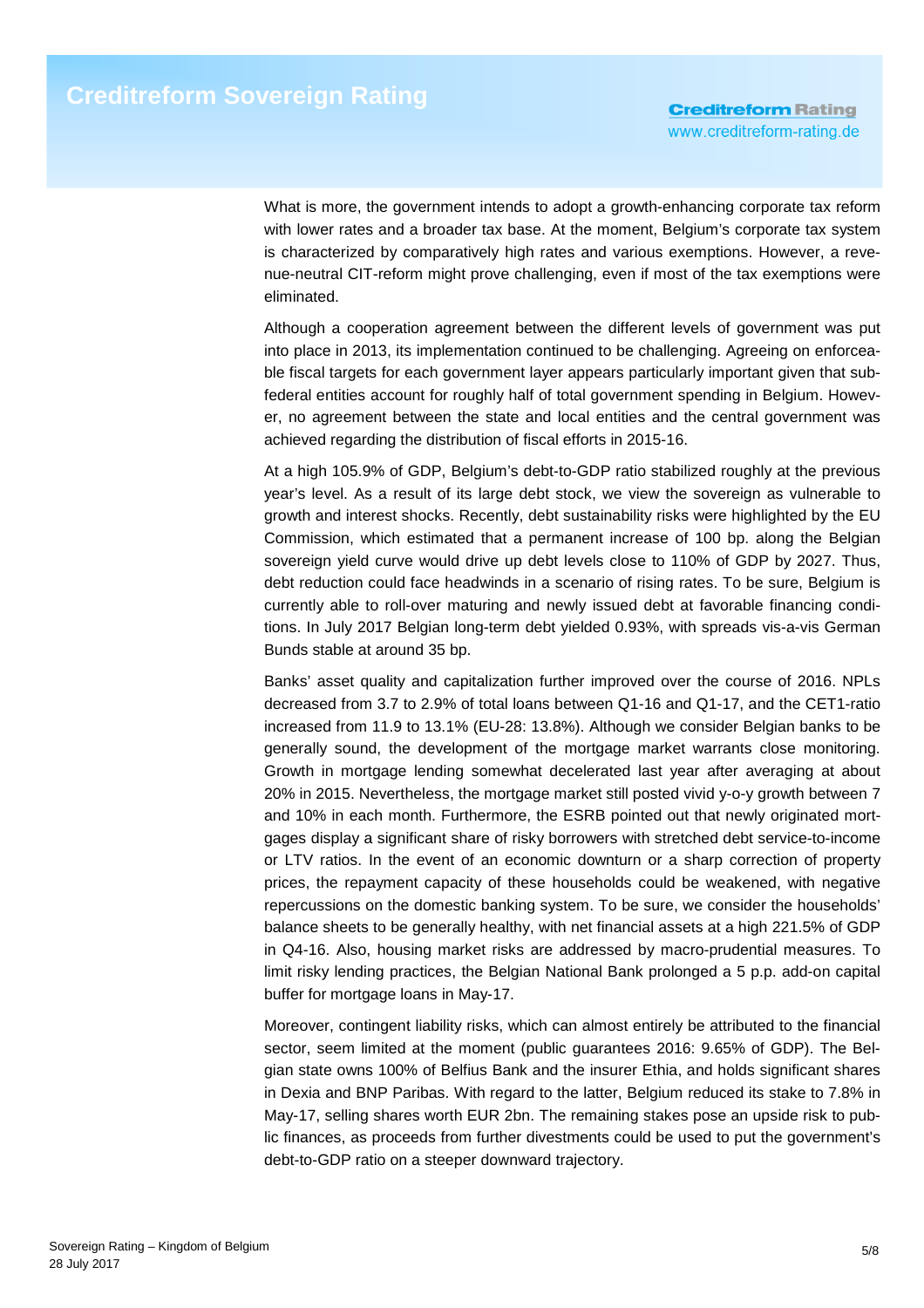## **Rating Outlook and Sensitivity**

Our Rating outlook on the long-term sovereign rating of AA is stable, as we assume that the risk situation underlying the key factors affecting sovereign credit risk – including macroeconomic performance, institutional structure, fiscal sustainability, and foreign exposure – will remain fundamentally unchanged in the near term.

Our AA rating could be lowered if adverse developments lead to lower-than-expected medium-term growth. As a small, open economy, a prolonged stagnation in the euro area could adversely affect Belgian GDP growth given the economy's strong trade linkages with its neighboring countries. We could also consider a downgrade if the Belgian government should continue to fall short of its fiscal consolidation targets or if policies adopted to reduce the budget deficit fail to yield the expected results.

By contrast, our AA rating could be raised if the Belgian economy grows at higher-thanexpected rates over the medium term. Higher growth rates would facilitate fiscal consolidation efforts of the Belgian government, putting the high debt-to-GDP ratio on a steeper downward trajectory after 2017. Furthermore, we could upgrade Belgium's rating if reforms turn out to have a stronger impact on growth and competitiveness than currently anticipated.

Primary Analyst Johannes Kühner Sovereign Credit Analyst j.kuehner@creditreform-rating.de +49 2131 109 1462

Chair Person Benjamin Mohr Head of Sovereign Ratings b.mohr@creditreform-rating.de +49 2131 109 5172

### **Ratings\***

| Long-term sovereign rating                       | AA /stable |
|--------------------------------------------------|------------|
| Foreign currency senior unsecured long-term debt | AA /stable |
| Local currency senior unsecured long-term debt   | AA /stable |
| *) Unsolicited                                   |            |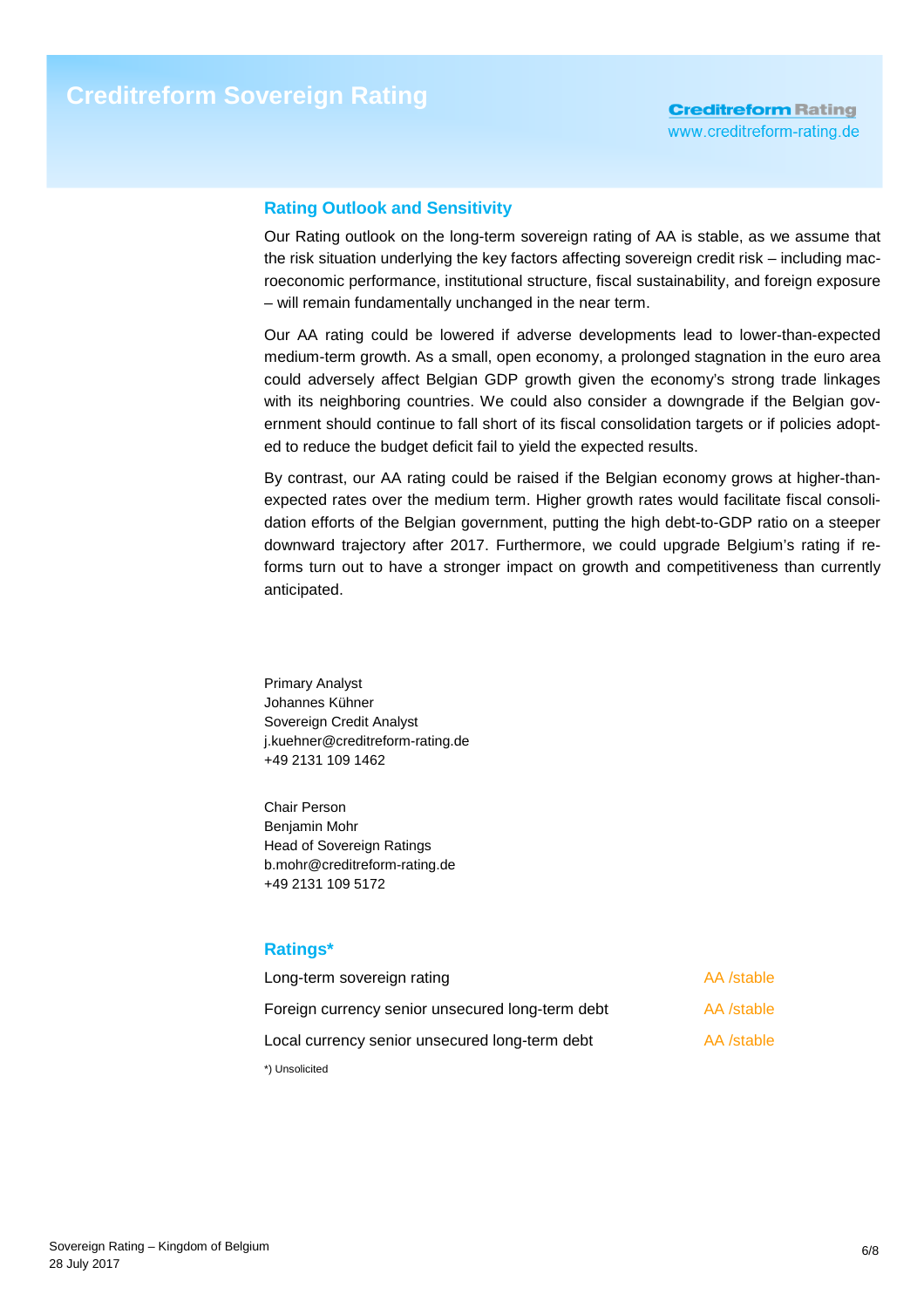www.creditreform-rating.de

#### **Economic Data**

| [in %, otherwise indicated]           | 2011    | 2012    | 2013    | 2014    | 2015    | 2016    | 2017e  |
|---------------------------------------|---------|---------|---------|---------|---------|---------|--------|
| Real GDP growth                       | 1.8     | 0.1     | $-0.1$  | 1.6     | 1.5     | 1.2     | 1.6    |
| GDP per capita (PPP, USD)             | 41.0772 | 41.5355 | 41,9255 | 43,3072 | 44.2067 | 45.0469 | 46,552 |
| Inflation rate, y-o-y change          | 3.4     | 2.6     | 1.2     | 0.5     | 0.6     | 1.8     | 2.2    |
| Default history (years since default) | n.a.    | n.a.    | n.a.    | n.a.    | n.a.    | n.a.    | n.a.   |
| Life expectancy at birth (years)      | 80.6    | 80.4    | 80.6    | 81.3    | 81.3    | n.a.    | n.a.   |
| Fiscal balance/GDP                    | $-4.1$  | $-4.2$  | $-3.1$  | $-3.1$  | $-2.5$  | $-2.6$  | $-1.9$ |
| Current account balance/GDP           | $-1.1$  | $-0.1$  | $-0.3$  | $-0.7$  | 0.4     | $-0.4$  | n.a.   |
| External debt/GDP                     | 269.9   | 282.5   | 254.7   | 235.6   | 249.5   | 251.9   | n.a.   |

## **Appendix**

#### **Regulatory Requirements**

This sovereign rating is an unsolicited credit rating. Neither the rated sovereign nor a related third party participated in the credit rating process. Creditreform Rating AG had no access to the accounts, representatives or other relevant internal documents for the rated entity or a related third party.

The rating was conducted on the basis of Creditreform Rating´s "Sovereign Ratings" methodology. Creditreform Rating AG ensures that methodologies, models and key rating assumptions for determining sovereign credit ratings are properly maintained, up-to-date, and subject to a comprehensive review on a periodic basis. A complete description of Creditreform Rating´s rating methodologies is published on the following internet page: www.creditreform-rating.de.

A Rating Committee was called consisting of highly qualified analysts of Creditreform Rating AG. The quality of information available on the rated entity was considered satisfactory. The analysts and committee members declared that the rules of the Code of Conduct were complied with and that the rating action was and is free of any existing or potential conflicts of interest. The analysts presented the results of the quantitative and qualitative analyses and provided the Committee with a recommendation for the rating decision. After the discussion of the relevant quantitative and qualitative risk factors, the Rating Committee arrived at a unanimous rating decision. The weighting of all risk factors is described in Creditreform Rating´s "Sovereign Ratings" methodology. The main arguments that were raised in the discussion are summarized in the "Reasons for the Rating Decision".

#### **Disclaimer**

Any rating issued by Creditreform Rating AG is subject to the Creditreform Rating AG Code of Conduct which has been published on the web pages of Creditreform Rating AG. In this Code of Conduct, Creditreform Rating AG commits itself – systematically and with due diligence – to establish its independent and objective opinion as to the sustainability, risks and opportunities concerning the entity or the issue under review.

When assessing the creditworthiness of sovereign issuers, Creditreform Rating AG relies on publicly available data and information from international data sources, governments and national statistics. Creditreform Rating AG assumes no responsibility for the true and fair representation of the original information.